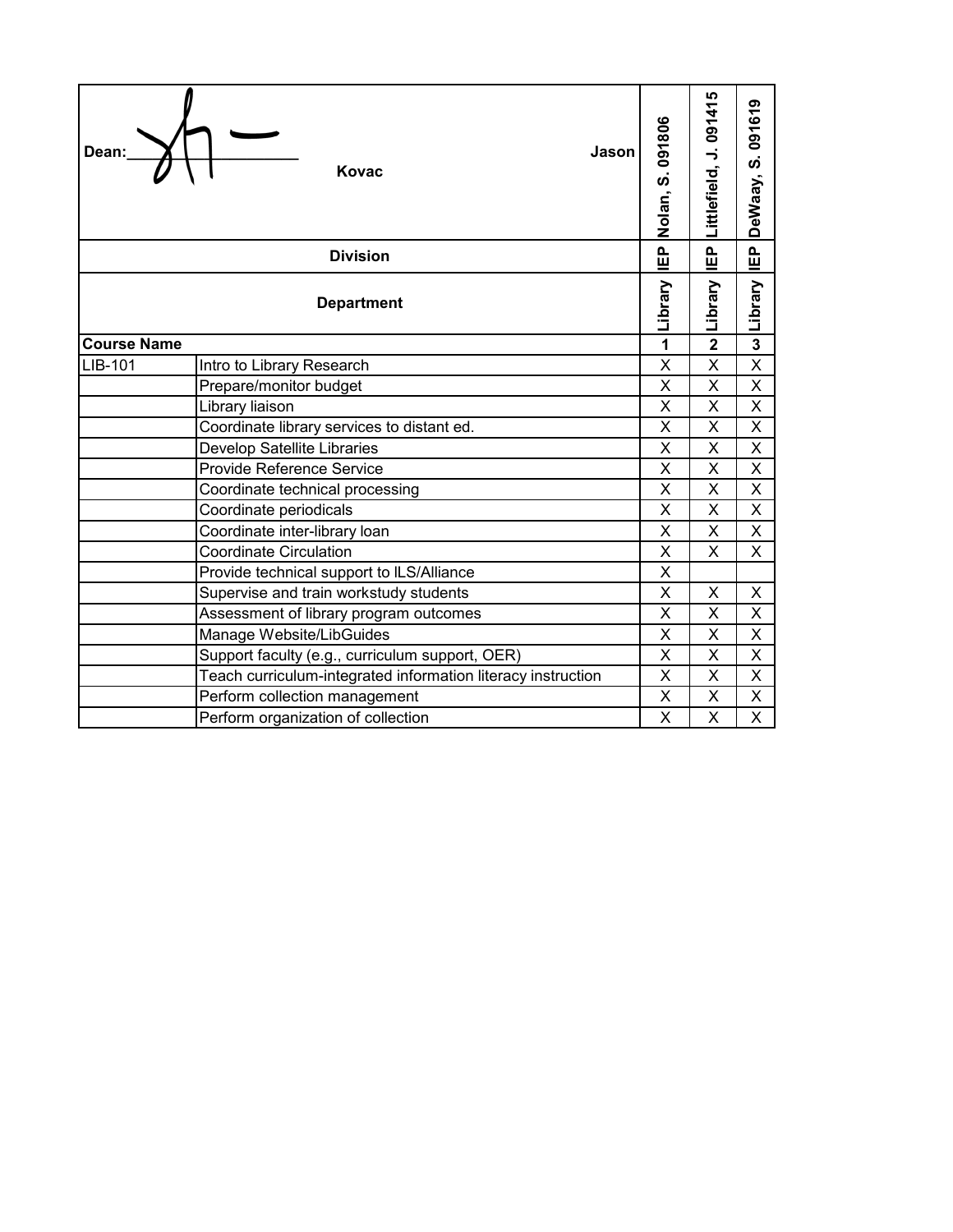## RIF Grid Certification Form

This is to certify that I have reviewed the 2021 RIF Grid. Please choose one of the following:

RIF Grid Title (See attachment in email) \*

Library RIF Grid

I agree with the RIF Grid as-is \*

Yes 0

No (list changes/updates below)

I agree with the 2021 RIF Grid with the following changes/updates:

First & Last Name \*

SD DeWaay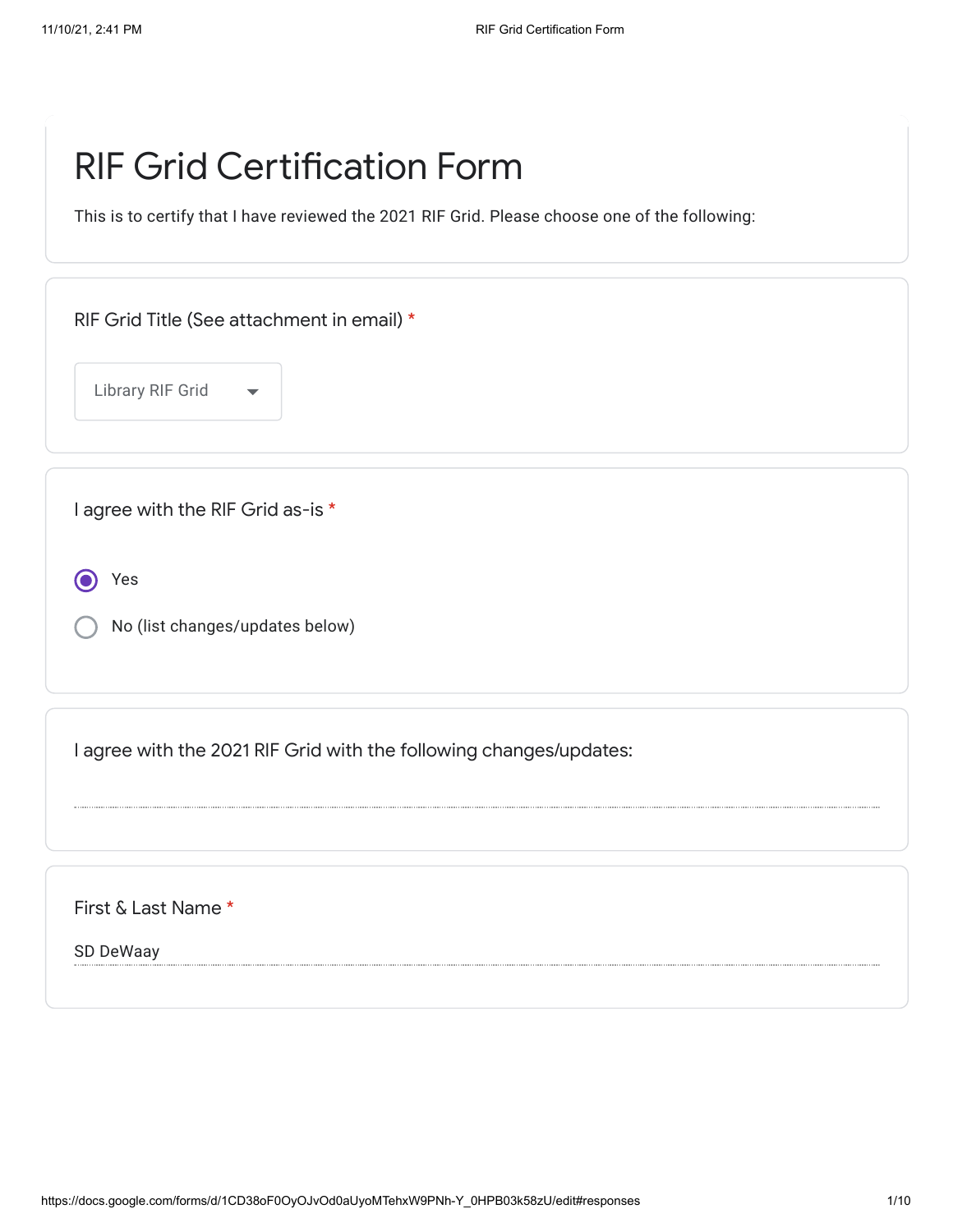Date \*

MM DD YYYY

**/ /** 10 27 2021

This content is neither created nor endorsed by Google.

## Google [Forms](https://www.google.com/forms/about/?utm_source=product&utm_medium=forms_logo&utm_campaign=forms)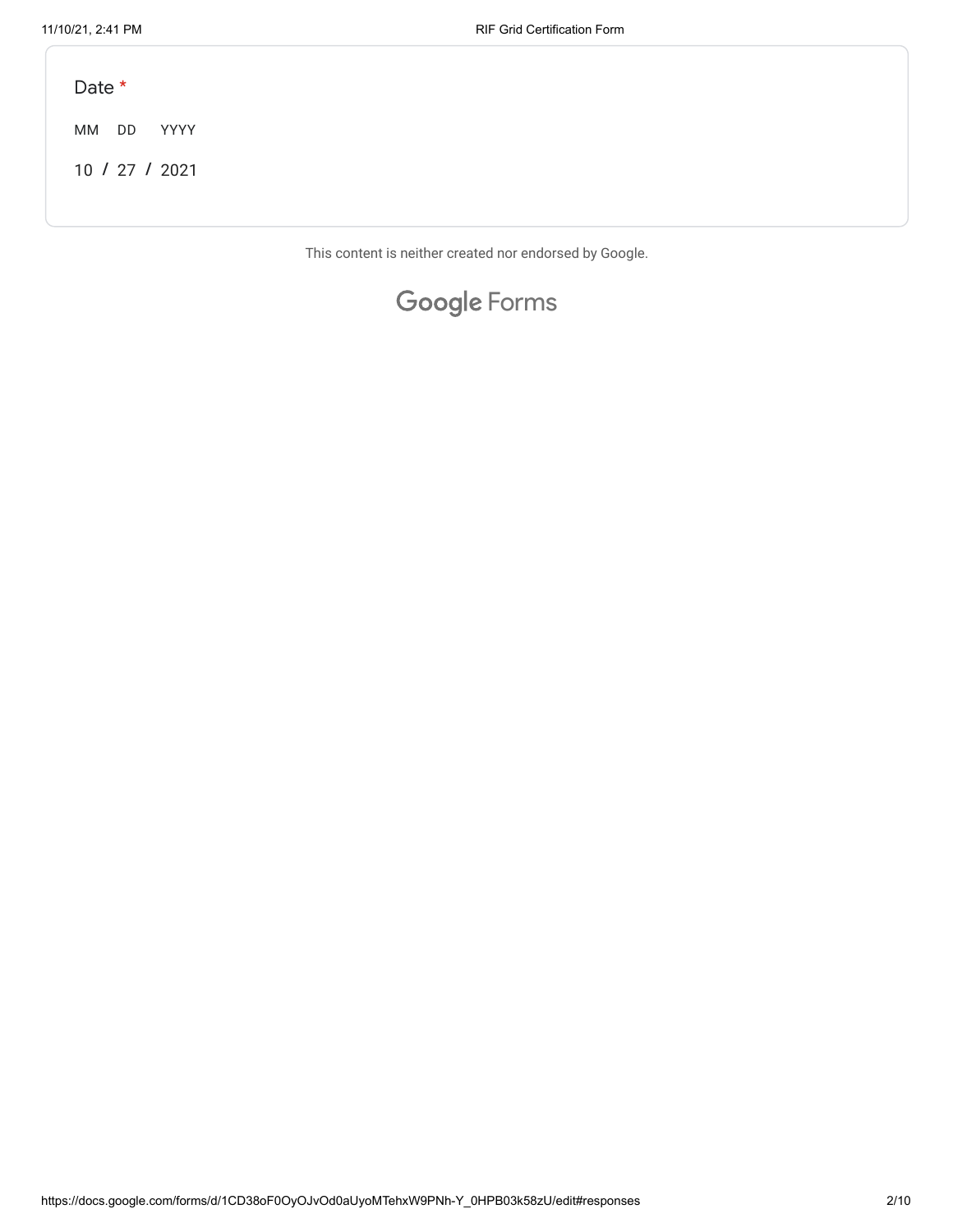## RIF Grid Certification Form

This is to certify that I have reviewed the 2021 RIF Grid. Please choose one of the following:

|  | RIF Grid Title (See attachment in email) * |  |
|--|--------------------------------------------|--|
|--|--------------------------------------------|--|

Library RIF Grid

I agree with the RIF Grid as-is \*

Yes

No (list changes/updates below)

I agree with the 2021 RIF Grid with the following changes/updates:

First & Last Name \*

Jane Littlefield

Date \*

MM DD YYYY

**/ /** 10 27 2021

This content is neither created nor endorsed by Google.